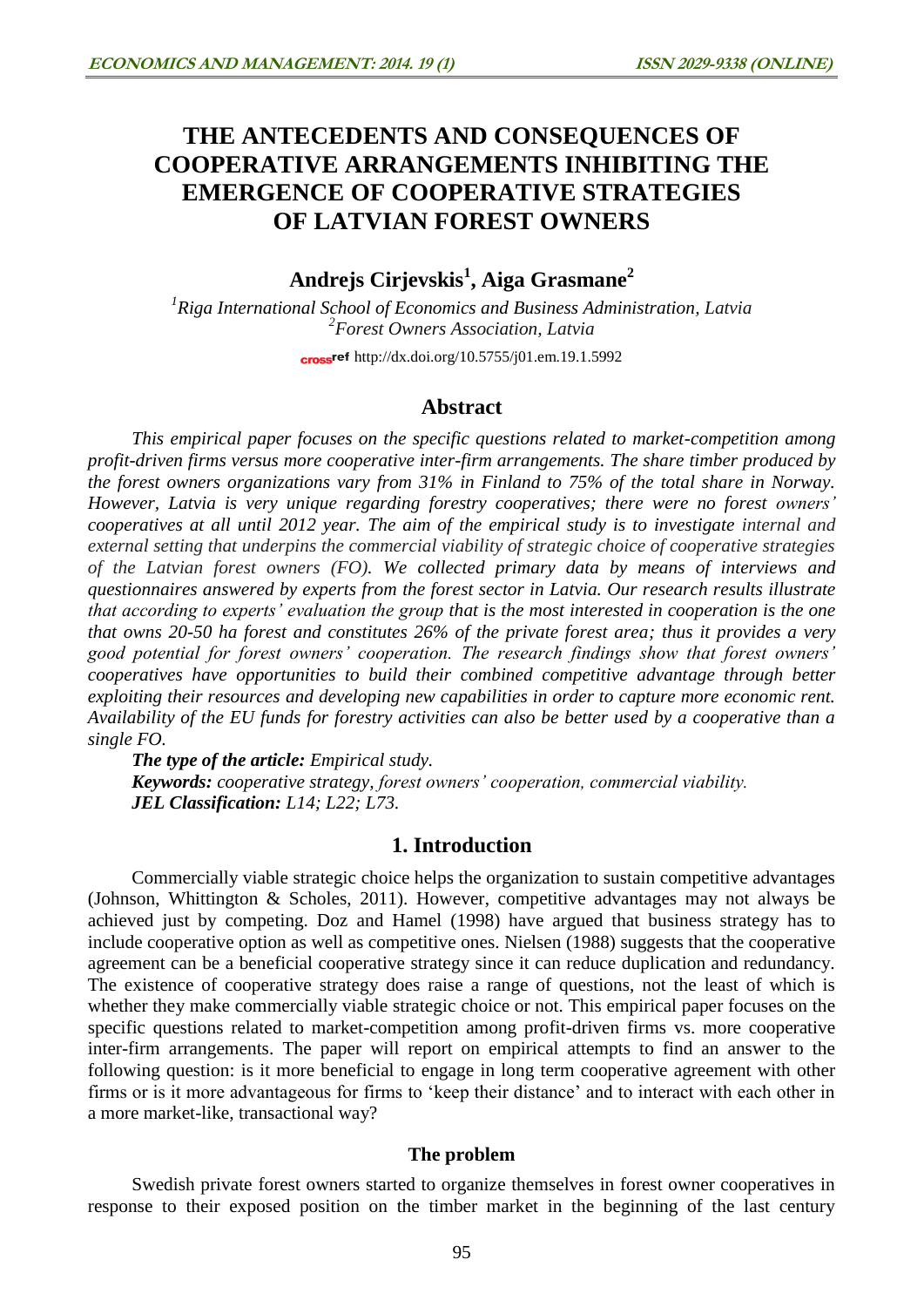(Lindestav & Arvidsson, 2012). The share of timber produced by forest owners organizations varies from 31% in Finland and 75% of the total share in Norway. However, Latvia is very unique regarding forestry cooperatives – there were no forest owners cooperatives at all until 2012 year. The aim of the study is to investigate the commercial viability of forest owners cooperative strategy in forest industry of Latvia. What we want to know is whether it is commercially viable that Latvian forest owners do not develop their strategies in "splendid isolation', but rather coordinate their strategies to cooperate as a team?

#### **The theoretical background**

Child (1998) was one of the major authors that begun to discuss the commercial viability of strategic choice. He claimed that concept of strategic choice initially originated from the perception that the company's direction was defined by its operational strengths and opportunities. Johnson, Whittington and Scholes (2011) have similar approach to assessment of strategic choice. They, in fact, were the major contributors on the strategy choice viability by applying clear model SFA of examining strategic opportunity through three assessment criteria: suitability, feasibility and acceptability. Suitability links strategic choices to the major factors in an organization's strategic position. Suitability is concerned with assessing which proposed strategies address the key opportunities and constraints an organization faces through an understanding of the strategic position of an organization: it is therefore concerned with the overall rational of a strategy.

Feasibility is about capability. Lack of resources and low levels of competence will make strategy delivery difficult in any organization. Feasibility is concerned with whether a strategy could work in practice. An assessment of feasibility is likely to require two key questions to be addressed: (a) do the resources and competences currently exist to implement a strategy effectively? And (b) if not, can they be obtained?

Acceptability is all about stakeholders. Acceptability is concerned with whether the expected performance outcomes of a proposed strategy meet the expectations of stakeholders. These can be '3Rs": risk, return and stakeholder reactions. It is sensible to use more than one approach in assessing the acceptability of strategy.

Quantitative Strategic Planning Matrix (QSPM) is a strategic management tool that allows strategists to evaluate alternative strategies objectively, based on previous identified external and internal critical success factors and thus to assess the suitability and feasibility of strategic choice (David, 2011). When examining the final part of selecting a strategy in terms of acceptability it is necessary to consider the stakeholders' reaction to each strategic choice. The matrix developed by Mendelow (1991) defines how the stakeholders can impact the company or be impacted by it, and also determines the attitude of the stakeholders towards the company as well as it objectives.

## **2. Methods**

The research is carried out under non- contrived settings as a descriptive, cross-sectional study with the minimum researcher interference. Forest owners' of Latvia are serving as the units of the study. The data is collected with the help of interviews and questionnaires, direct observation of the industry development, and eventually, analysis of the publications and studies on private forestry theme. Primary data collections are used by means of interviews and questionnaires answered by experts from forest sector in Latvia. The questionnaire was aimed at finding out which groups of forest owners would be most interested in participation in FOC. The questions included in the questionnaire were both closed and open-ended. The closed-question asks the respondent to make choices among a set of alternatives given by the researchers and open-ended questions allow respondents to answer them in any way they choose (Sekaran & Bougie, 2010). As for measurement principles, the Questionnaire was designed with the numerical scale depending on the choice provided from 1 to 5 or from 1 to 7 with bipolar attributes at the extremes of the scale (1 means low, 5 means high priority). According to Sekaran and Bougie (2010) sampling is defined as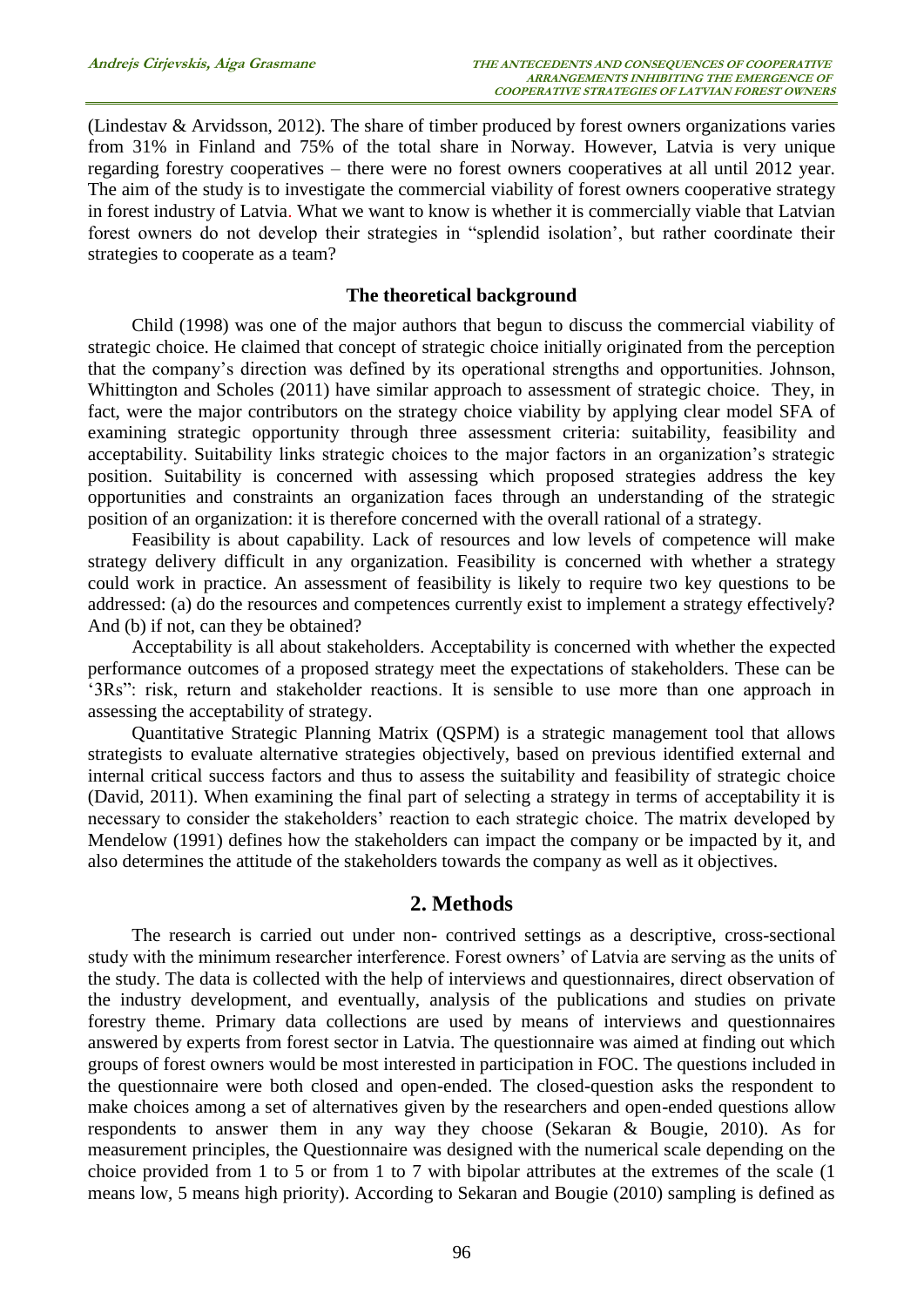the process of selecting the right individuals, objects or events for the research purposes. The criteria that the researchers set as for the choice of respondents was the following: knowledge of timber products market, prices and volumes; familiarity with the ways private forest owners organize their forestry activities; knowledge on the scope of forestry services; knowledge on private forestry structure and its impact in forest industry. Based on the criteria described above the respondents were chosen from the following fields: leaders of the national and local forest owners associations; experts working individually in forestry services business; experts working for companies that provide services to FO and deal with timber sales. Before distributing the questionnaire researchers addressed to selected potential respondents by phone and informed them about the study to be conducted and invited them to respond to the questions in the questionnaire. Then questionnaires have been distributed by email to 20 private forestry experts. The questionnaire was sent out individually to each respondent and the filled forms were received back by email within 2 weeks. This approach appeared to be successful as out of 20 persons addressed 18 responded. Secondary data, such as previous research in private forestry and reports on forest sector's figures as well as other related sources as research articles, reports and industry's reviews were analyzed. Then the semi*-*structured interviews were planned and conducted. Three persons were interviewed – Executive director of Latvian Federation of Timber Industry, leader of the newly established FOC "Mežsaimnieks", and executive director of State JSC "Latvijas valsts meži". All interviewees agreed that the information obtained within interviews may be used for the purposes of the current research. Having answered *second research question* there were two tools applied: Quantitative Strategy Planning Matrix (QSPM) and then Mendelow "Power/Interest"matrix. The QSPM provided a clear comparative platform to evaluate the suitability and feasibility of the strategic choices on cooperative strategy. To analyze the acceptability of the chosen strategy, the Mendelow Matrix has been applied.

# **3. Results**

According to Hill and Jones (2008) a fragmented industry is one composed of a large number of small and medium-sized companies*.* Since there are 150 thousand private forest owners in Latvia and there are no strong local and regional forest owners' organizations it can be concluded that Latvian private forestry is a fragmented industry. Jansons (2010) found that private forestry in Latvia is a very fragmented industry, there are 144 069 forest owners with the average forest property size 7.5 ha and about 92% of all forest owners own less than 20 ha. That is in sharp contrast with Scandinavian countries, where forest sectors are very important sectors of the national economy, the average forest property size is 45 ha in Sweden, 30 ha in Finland, and 50 ha in Norway (Wilhemsson, 2006). We collected primary data by means of interviews and questionnaires answered by experts of forest sector in Latvia. The questionnaire was aimed at finding out which groups of forest owners would be most interested in participation in Forest Owners Cooperatives (FOC) and what the key motivation factors to cooperate are. Our research results illustrate that according to experts' evaluation the group most interested in cooperation would be the ones that own 20-50 ha forest. There is a trend of decreased interest for forest owners with larger forest properties – 100 ha and more. It can be explained by the fact that their forestry resources are sufficient for efficient forest management, timber sales and logistics. However, important conclusion here is that the group of Forest Owner (FO) with 20-50 ha that constitutes 26% of the private forest area represent a very perspective owners' group for FOC operations. Then, all respondents agree that there would be price benefit provided by FOC due to potentially bigger volumes of timber's supply and stronger market power. 45% of the respondents indicate that the price benefit would be minimal about 2.0–5.0 %%. Last, but not least, motivating factors to cooperate can be divided into two parts: psychological and practical. According to experts' opinion, the image and role of the FOC leader is one more major important motivator to cooperate. Remembering unsuccessful experience with FOC in the 90ties, nowadays the personality of leader, their integrity, confidentiality and professionalism are critically important to cooperate. FO would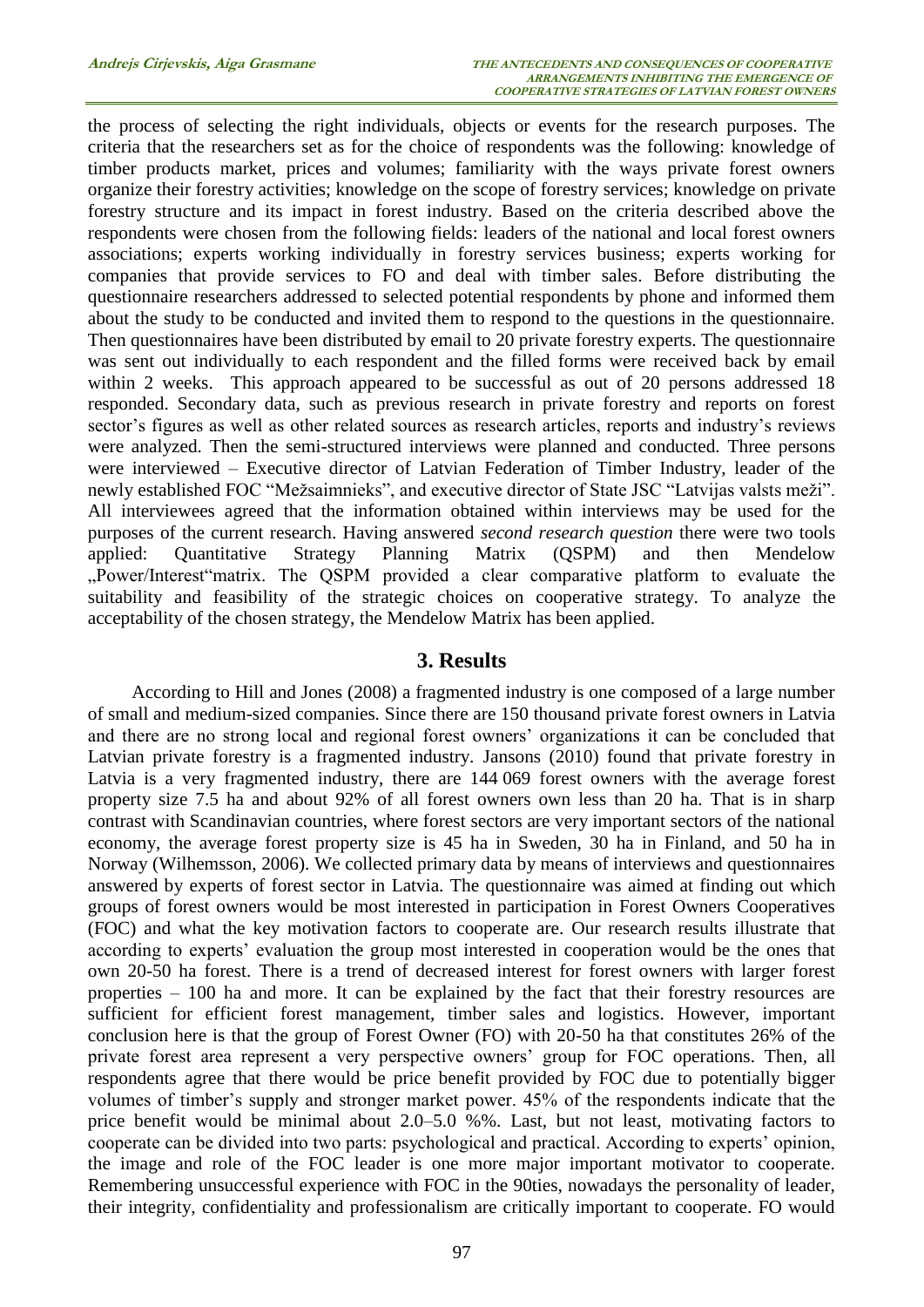need to know the leader, recognize and trust him or her.

Quantitative Strategic Planning Matrix provided a summary of the key success factors influencing the viability of cooperative strategy, particularly assessing of suitability and feasibility of the experienced individual competition approach versus perceptiveness of the cooperative strategy as shown in Table 1.

Two strategies of forest owners have been compared and commented by using the QSPM model. It became obviously that a cooperative arrangement approach is more efficient in term of capitalizing of existing external opportunities of private forestry thus proving a suitable and feasible strategic choice that leads to competitive advantages of FO.

Finally, acceptability of cooperative arrangement approach has been analyzed by means of Mendelow matrix. FOC members, forest owners, employees and customers of FOC are the key stakeholders. Almost for all of these stakeholders forest owners' cooperative arrangement approach would commercially viable, except the "middleman" companies. Thus one can be concluded that research added evidences that the FOC is a commercially viable strategy.

| <b>Result of external and internal environments</b><br>scanning | <b>Individual competitive</b><br>approach | Cooperative<br>arrangement<br>approach |
|-----------------------------------------------------------------|-------------------------------------------|----------------------------------------|
| Internal critical success factors assessment score              |                                           |                                        |
| (ICFAS) - feasibility                                           | 1.88                                      | 2.53                                   |
| External critical success factors assessment score              |                                           |                                        |
| (ECFAS) - suitability                                           | 1.73                                      | 3.44                                   |
| Overall strategic factors assessment score (SFAS)               | 3.61                                      | 5.97                                   |

**Table 1.** Quantitative Strategic Planning Matrix (QSPM): suitability and feasibility of strategic choice

*Source*: adapted by the authors with reference to David (2011)

## **4. Discussion**

The aim of forest owners' cooperative strategy is to facilitate more effective management of private forests, more efficient use of timber resources, and better educate of forest owners. The research findings shown that FOCs have opportunities to build their competitive advantage through better exploiting their resources, developing new capabilities by means of better sensing and seizing external market opportunities in order to capture more economic rent (economy of scale, new technologies and access to whole value chain). Two strategies in forest management have been compared by using the QSPM model. The QSPM overall Strategic Factors Assessment Score, SFAS= 5.97 for cooperation strategy over the score for individual approach SFAS=3.61 can be explained by the possibilities of a cooperative to capitalize the opportunities in private forestry. Therefore, the cooperative strategy is a suitable strategic choice in terms of capitalizing external opportunities, External Factors Assessment Score (EFAS) is 3.44, feasible in terms of exploiting FO resources and developing capabilities, Internal Factors Assessment Score (IFAS) is 2.53, and acceptable for major stakeholders according to Mendelow matrix analyses result.

Therefore, cooperative arrangement approach is a commercially viable strategic choice. By pooling resources together, appearing economies of scale that will provide advantages to seize and to exploit existing opportunities. Those, in turn, will increase forest management efficiency due to higher market power and reliable supply chain management which is crucially important for all industrial producers. Raising popularity of wood energy will also add opportunities to FOC that doesn't exist in individual competitive approach case. Production of wood energy will requires new technological knowledge, will require higher bargaining powers to negotiate better conditions of contracts with major heating operators and thus will foster an economies of scale that, in turn, will provide more economic rents to FOC as a whole and, consequently, to each FOC member. EU funds for forestry activities development will be also better exploited by a cooperative arrangement approach in comparison with an individual competitive approach.